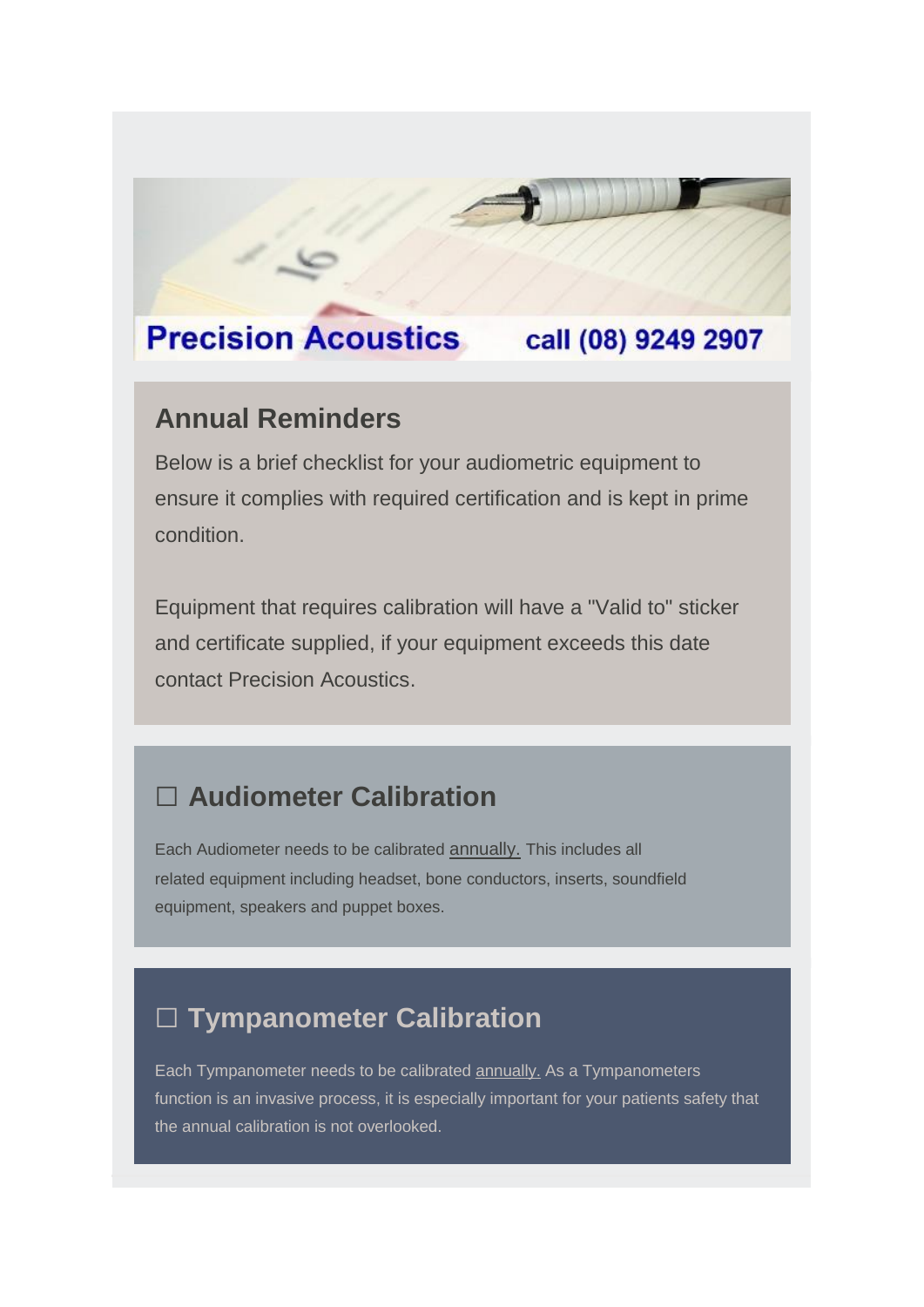#### **□ Booth Certification**

Fixed Audio Booths are to be tested every three years or if relocated. Mobile Audio Booths are to be tested every two years.

## **□ Test & Tag**

All \*basic electrical equipment is to be inspected and tested annually

*\*Australian Standards AS/NZS 3760 states this includes all Electrical Equipment used in laboratories, health-care, tea rooms, office kitchens and an office environment where the supply flexible cord is subject to flexing in normal use.*

### **□ Arrange certification**

Simply contact [Precision Acoustics,](https://precision-acoustics.us13.list-manage.com/track/click?u=4d275b91e5154c38466c59e9a&id=edfb0153b1&e=1c5a12761c) our accredited technicians will carry out

- Audiometer Calibration
- Tympanometer Calibration
- Booth Test
- "Test & Tag" all equipment

Precision Acoustics calibrations are WorkCover approved.

# **□ Email Reminder**

Precision Acoustics will send you a personalized email reminder prior to any equipment calibration due date. [Ensure we have your correct details](mailto:tim@precision-acoustics.com.au?subject=Update%20My%20Details&body=Please%20update%20my%20details%20as%20below%3A%0ACompany%3A%0AName%3A%0AEmail%3A) so these reminders do not go astray.